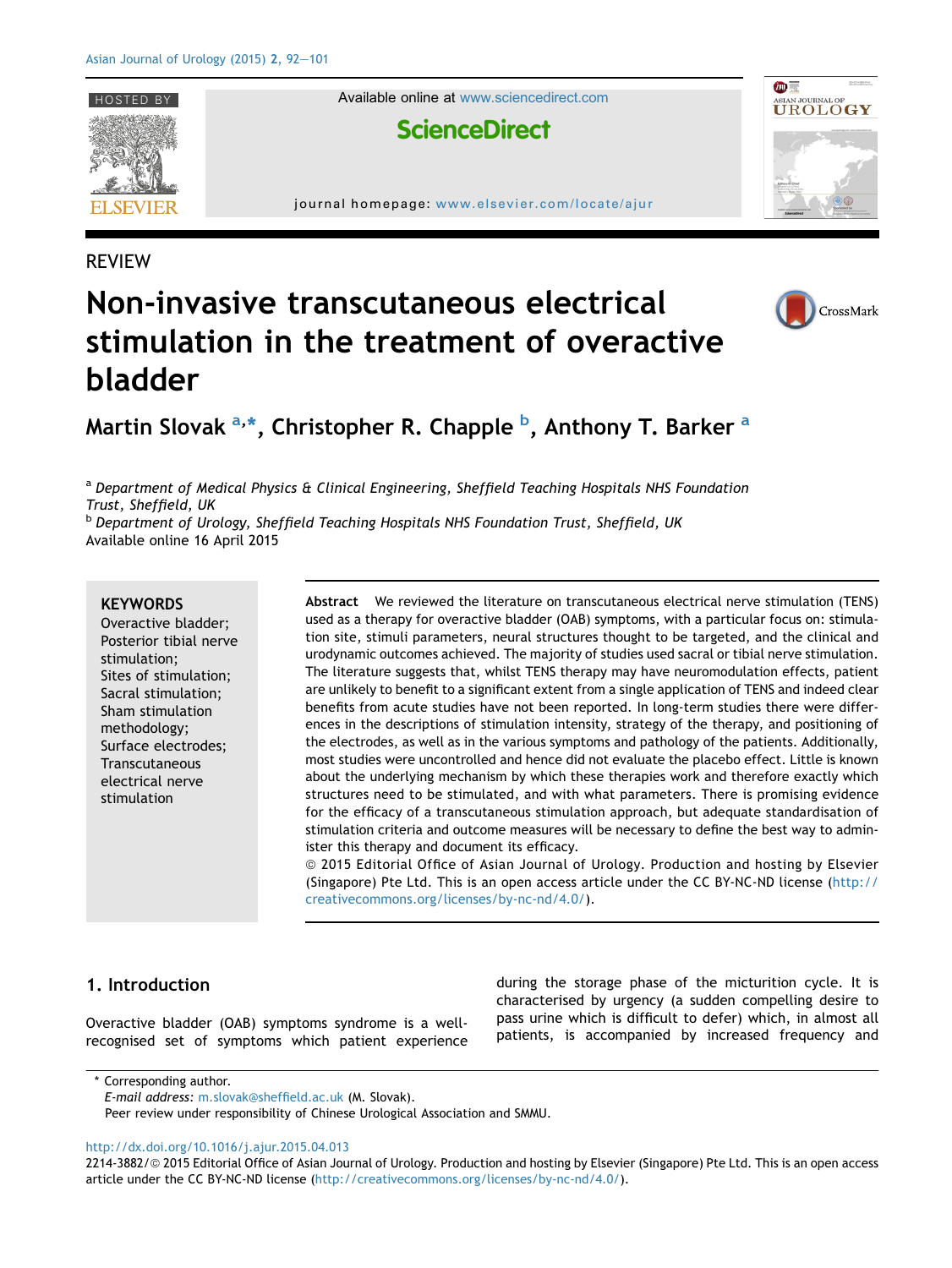nocturia and, particularly in female patients, by urgency incontinence [\[1\]](#page-7-0). Around one third of female patients are severely bothered by urinary incontinence [\[2\].](#page-8-0)

Electrical stimulation has been used over several decades in the treatment of various lower urinary tract dysfunctions. The well-established Finetech-Bridley sacral anterior root stimulator [\[3\]](#page-8-0), an implanted electrical sacral roots  $(S_2-S_4)$  stimulator to aid emptying the bladder, formed a precursor to today's widely used sacral neuro-modulation techniques [\[4,5\].](#page-8-0) The  $S_2-S_4$  nerve roots provide the principle motor supply to the bladder. Specifically the  $S_3$  root mainly innervates the detrusor muscle and is the main target of sacral neuromodulation.

Another important and well-established stimulation site is that of the posterior tibial nerve (PTN). The PTN is a mixed nerve containing  $L_5-S_3$  fibres, originating again from the same spinal segments as the parasympathetic innervations to the bladder  $(S_2-S_4)$ . The Stoller afferent nerve stimulator (SANS) was introduced, to stimulate PTN using a 34-gauge needle electrode inserted into the same place as used in electro acupuncture (the so-called SP6 point), with a surface electrode placed behind the medial malleolus [\[6\]](#page-8-0). Currently a commercial device (Urgent-PC, Uroplasty, Inc., Minnetonka, USA) uses this technique. Usually 12 sessions of the percutaneous posterior tibial nerve stimulation (PTNS), at weekly intervals, are used and a large randomized placebo controlled trial showed significant improvement in overall OAB symptoms (60/110) compare to sham (23/110)  $[7]$ . It was shown that PTNS responders can continue to benefit from the therapy over 12 months  $[8]$ . The exact mechanism of PTNS remains unclear and further multidisciplinary studies are needed to clarify this.

For the purpose of this review we are going to consider only non-invasive techniques, defined as "a procedure which does not involve introduction of an instrument into the body". Further, we also define transcutaneous electrical nerve stimulation (TENS) as a technique where the electrical stimuli are passed through the intact skin.

The primary reason to focus on this modality is that it has a number of practical advantages in its delivery. The method is completely non-invasive, with surface electrodes connected to a battery operated low cost stimulator and applied to an appropriate site of the body. The stimulators are simple to operate with non-expensive, usually hydrogel based, electrodes and batteries being the only on-going treatment cost. TENS treatment itself should not require regular patient visits at clinics and usually is selfadministered at home, which is convenient for the patient. In general there are minimal or no side effects from TENS, although sometimes redness or skin irritation may occur around the electrodes which resolves once the stimulation session is finished. TENS has also been used for several decades for pain control. The use of TENS in the treatment of OAB and lower urinary tract diseases is less well-established.

Other minimally invasive electrical stimulation techniques such as: anal, vaginal stimulation plugs [\[9,10\]](#page-8-0); percutaneous stimulation (needle is inserted near a targeted nerve); or implanted stimulation devices are beyond the scope of this review  $[4,5]$ . In particular plugs are often rejected by the patient because of embarrassment and a sense of unclean liness [\[11\]](#page-8-0).

The dorsal genital nerve has been used as another site of stimulation [\[10\]](#page-8-0) using surface electrodes to deliver the stimuli. However, as this review is focused on techniques that are convenient for patients we have not reviewed in detail these studies.

# 2. Methods

We searched the electronic database PubMed from inception until December 2013. Search terms used were "urge incontinence", "urgency", "overactive bladder", "urinary incontinence" or "detrusor instability" in combination with "electrical stimulation", "TENS", "transcutaneous electrical nerve stimulation", "nerve stimulation", "surface neuromodulation", "non-invasive stimulation", "trial" or "study". In addition, we followed citations from the primary references to relevant articles which the database could not locate. Exclusion criteria were: studies which were not in English; studies of faecal incontinence treatment; those involving children, those studying animal models; those involving percutaneous electrical stimulation, anal stimulation, vaginal/penile stimulation or implanted devices or those not primarily focused on storage symptoms. A flow diagram of the selection process is shown in [Fig. 1.](#page-2-0)

## 3. Results

The primary search identified 410 articles. Using the defined exclusion criteria we reviewed in detail 16 articles. We have not specifically reviewed studies with a primary focus on interstitial cystitis or voiding dysfunction although these are mentioned where relevant.

#### 3.1. Sacral stimulation

In 1996 Hasan et al.  $[12]$  compared S<sub>3</sub> neuromodulation using implanted devices with TENS applied over the perianal region  $(S_2-S_3$  dermatomes). Improvement in more than 50% of idiopathic detrusor overactivity patients suggested the potential of using TENS at a sacral site.

In a study by Walsh et al.  $[13]$  1 week of continuous stimulation for 12 h per day at  $S_3$  dermatomes significantly improved both frequency and nocturia. However only 3/32 patients continued with the therapy, and only on an intermittent basis, during up to 6 months of follow-up. The authors did not evaluate whether the patients found using TENS for 12 h a day was inconvenient and potentially may lead for discontinuing the therapy.

Following this study, an urodynamically assessed group of 33 patients with detrusor overactivity and symptoms of OAB reported similar effects for self-administered stimulation over the sacral site twice a day when compared to oxybutynin in a 14-weeks crossover trial (6 w stimulation  $+2$ w washout  $+6$  w stimulation) [\[14\].](#page-8-0) The stimulation group also reported far fewer side effects in a comparison to oxybutynin. The authors non-specifically documented some degree of difficulty in applying the stimulation in 30% of patients. This might reflect the inconvenience of placing electrodes over  $S_2-S_3$  dermatomes or the length of the daily treatment session (up to 6 h).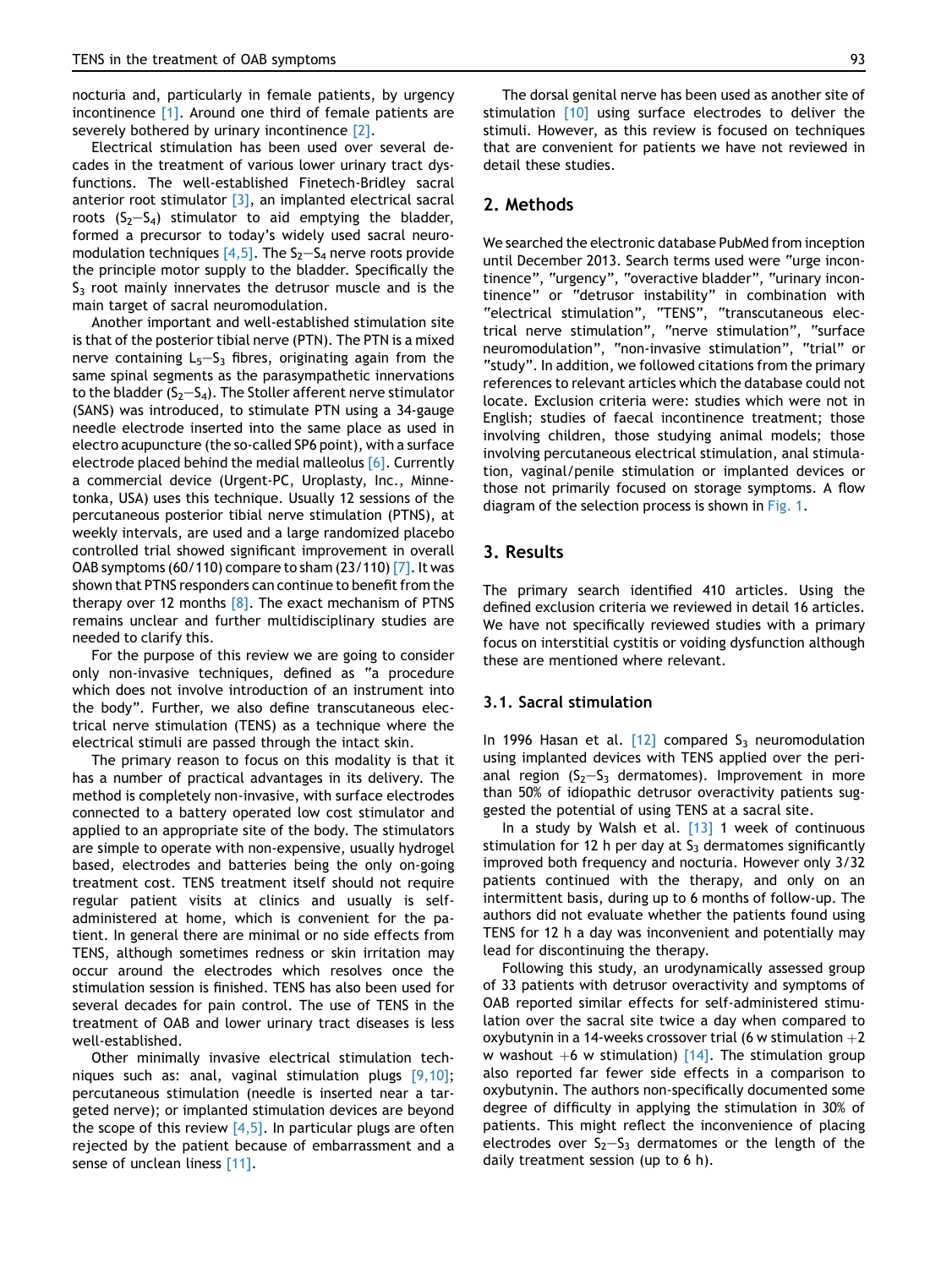<span id="page-2-0"></span>

Figure 1 Flow diagram of the paper selection process.

A heterogeneous group of neurogenic patients with urinary symptoms were investigated in a non-randomized trial using a TENS machine with electrodes placed above the natal cleft twice a day in a home setting  $[15]$ . Nineteen out of 44 patients decided to keep the machine after this trial, consistent with the beneficial treatment effect size reported.

Another small trial of 18 patients (7 neurogenic bladder, 5 OAB, 6 nocturia) reported an improvement in 10/18 after 1 month of stimulation over the posterior sacral foramina [\[11\].](#page-8-0) The authors suggested that this type of therapy causes less discomfort than vaginal or anal plug stimulation. However, in contradiction of this statement, they reported that in some cases the intensity was not set to a high enough level to produce significant effects in all of the patients.

#### 3.2. Posterior tibial nerve stimulation (PTNS)

McGuire et al. [\[16\]](#page-8-0) first used peripheral electrical stimulation to stimulate the PTN. In this initial study an anode electrode was placed over the common peroneal nerve or PTN and a cathode electrode was placed over the contralateral equivalent site. They reported positive results in 8/11 detrusor overactivity patients who became dry after the treatment, and in seven neurogenic disease patients (multiple sclerosis, spinal cord injury) of whom five became dry or improved. Following this, the SANS and later the Urgent-PC device established a substantial evidence base using the percutaneous approach to stimulate PTN, although a different location to the original description by McGuire et al. was used. Further studies of either percutaneous or transcutaneous posterior tibial nerve stimulation (TPTNS) have used electrodes placed on the same area as the SANS (Fig. 2)  $[6]$ . Hence TPTNS might be a plausible and potentially attractive therapeutic option based on the evidence available for its efficacy in percutaneous form.

The subjective efficacy of TPTNS and oxybutynine versus control was studied in 28 women with OAB [\[17\].](#page-8-0) TPTNS was described as improving subjective symptoms with no adverse events but more robust assessment tools and a careful documentation of the aetio-pathology of the studied patients would be needed to draw more detailed conclusions.

A significant improvement in elderly women with urgency urinary incontinence was reported after 12 weeks (once a week) of stimulation in combination with Kegel exercise and bladder training  $[18]$ . However, this effect was not superior to patients in a group receiving no stimulation.

In a self-administered TPTNS non-randomized study 83% of multiple sclerosis (MS) patients reported clinical improvement in urgency [\[19\]](#page-8-0). This study also confirmed good patient acceptance of the therapy in their home environment.

In a placebo control trial, 37 women with symptoms of idiopathic OAB were randomized into a treatment or sham



Figure 2 Position of electrodes for transcutaneous posterior tibial nerve stimulation (TPTNS). Stimulation can be delivered using a conventional transcutaneous electrical nerve stimulation (TENS) machine.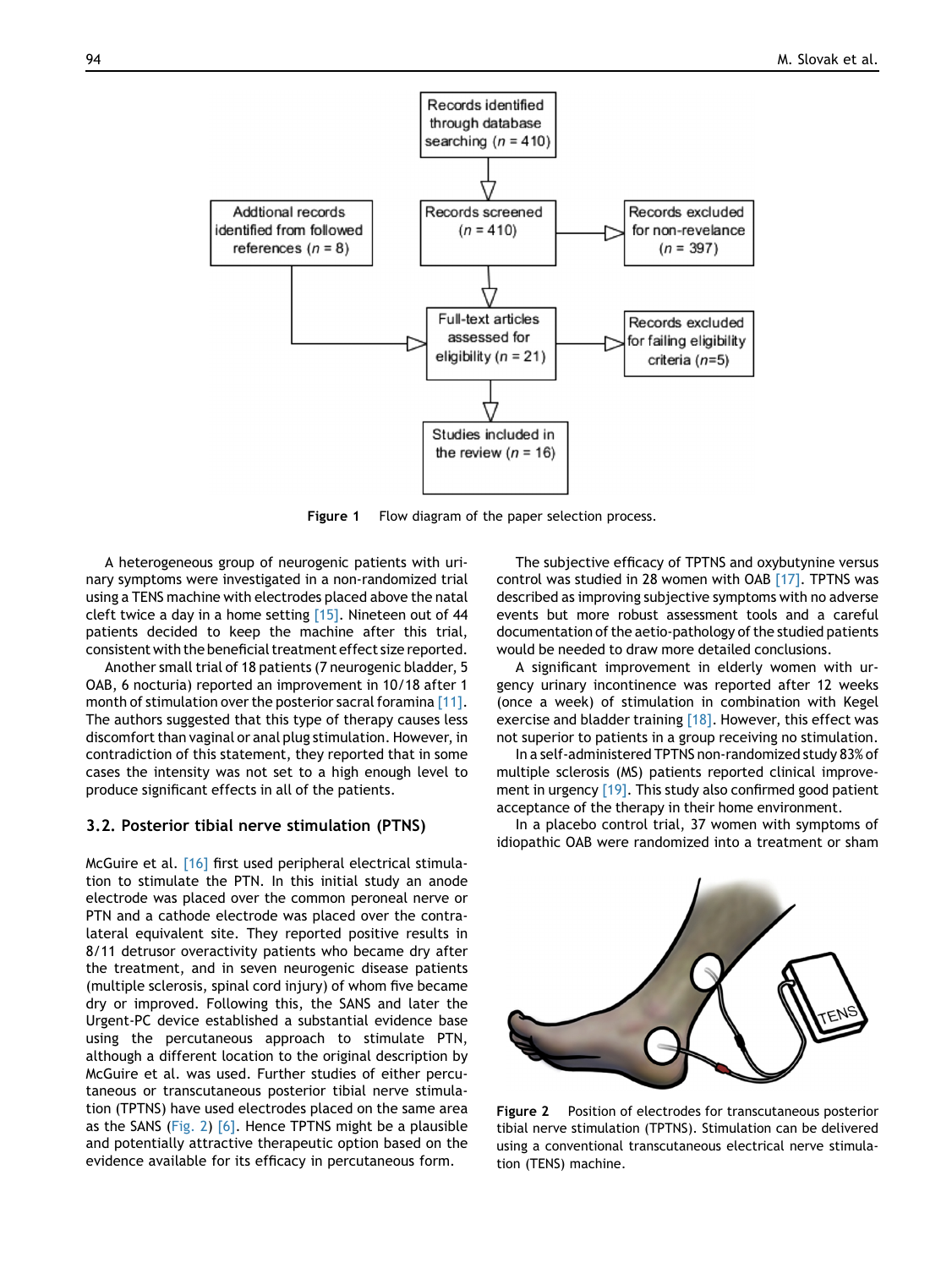group with electrodes positioned in the same place for both groups [\[20\]](#page-8-0). Urinary frequency significantly improved, both in the treatment group ( $p = 0.002$ ) and in the sham group  $(p = 0.025)$ . A statistical significant difference between these groups was not reached, a possible confounding factor being the unequal baseline micturition frequency (13.88 vs. 11.35 per day).

#### 3.3. Other sites of electrical stimulation

One of the first techniques for the treatment of lower urinary tract storage dysfunction stimulated the suprapubic region in patients with painful bladder syndrome [\[21,22\]](#page-8-0). This method was used to relieve abdominal pain, similarly to the principle of TENS when used for the relief of pain presumably. Subsequently these patients also experienced reduced urinary frequency [\[22\].](#page-8-0) Two later studies documented an improvement in urodynamic parameters in patients with detrusor overactivity (DO), sensory urgency, or neurogenic problems. However, based on the literature, the efficacy of stimulation of a suprapubic site in patients with OAB symptoms is unproven [\[23,24\].](#page-8-0)

Another reported approach has used stimulation of the thigh muscle in spinal cord injury patients to relieve spasticity. In some of these cases, this has led to improvements of urgency incontinence [\[25\]](#page-8-0) as well as an increase in the maximum cystometry capacity (MCC) and reduced maximum detrusor pressure (MDP) [\[26,27\].](#page-8-0) Further to this 6/19 patients reported clinical improvement in urinary incontinence and frequency extending out to 3 months after treatment [\[26\]](#page-8-0).

Based on this, at best limited evidence for stimulation at other sites, the most logical approach to be used in transcutaneous electrical stimulation techniques appears to be either sacral stimulation or PTNS as they either directly or indirectly target the  $S_3$  spinal cord root.

#### 3.4. Are acute effects of stimulation of clinical significance?

An obvious approach to answer this question would be to assess the effectiveness of electrical stimulation in suppressing detrusor overactivity (DO), chosen because it presents in many patients with OAB symptoms [\[28\]](#page-8-0). This has led researchers to investigate the acute effects of electrical stimulation during an urodynamic study.

One hundred and forty-six patients with idiopathic detrusor instability (IDI), sensory urgency, or DO secondary to neurogenic diseases showed improvements in MCC  $(p = 0.0009)$  compared to controls (without stimulation) when stimulation was applied over the  $S_3$  dermatomes  $[29]$ . Similarly Hasan et al. [\[12\]](#page-8-0) compared stimulation of the same site to sham and control groups. However, comparison of suprapubic, sacral and sham stimulation by Bower et al. [\[23\]](#page-8-0) did not clearly demonstrated these immediate effects on MCC. The authors concluded that the observed improvement in first desire to void (FDV) in DO patients may not be functionally important, although a significant reduction in maximum detrusor pressure may suggest potential efficacy in DO. Another approach used conditional stimulation to supress bladder contractions in 12 MS patients with neurogenic detrusor overactivity (NDO) at a sacral site [\[30\]](#page-8-0) and in eight MS patients at the PTN [\[31\]](#page-8-0) using a needle electrode. Unfortunately, none of these patient had a positive response in comparison to dorsal penile stimulation in which 10/12 patients were able to suppress detrusor contraction [\[30\].](#page-8-0) The dorsal penile nerve is a division of the pudendal nerve and similar effects of electrical stimulation have been shown when stimulating the pudendal nerve both in other human studies  $\left[32,33\right]$  and in cat animal models [\[34,35\].](#page-8-0) This nerve is a deep nerve in the pelvic region. Although it has been suggested that it could be targeted using surface electrodes and a specific stimulation waveform [\[34,35\]](#page-8-0) we were unable to show any advantages of this waveform over a conventional stimulation waveform [\[36\]](#page-8-0). Hence it would appear this nerve can only be targeted using implanted electrodes or needle electrodes at present.

Similarly inconsistent effects apply for acute TPTNS studies, although Amarenco et al. [\[37\]](#page-8-0) reported positive results in half of the neurogenic disease (MS, SCI, Parkinson's disease) patients he studied. These patients showed a 50% improvement in volume at the first detrusor contraction and/or MCC of more than 50% of the baseline value. A previous urodynamic study showed no significant differences in any of the urodynamic parameters in 36 detrusor overactivity patients [\[12\]](#page-8-0). This differing result might arguably be due to different pathologies seen in the patients.

Neither of the two approaches to the investigation of acute effects, at either stimulating site, has clearly and robustly demonstrated effectiveness. Nevertheless, the balance of the literature indicates that patients may benefit from neuromodulation effects which may arise from repeated stimulation sessions rather than a single application. In addition, de Seze et al. [\[19\]](#page-8-0) concluded that treatment may be effective even in patients who did not respond to an initial acute TTNS applied during urodynamic testing.

## 4. Discussion

#### 4.1. Which stimulation parameters?

The literature on the stimulation parameters used is summarised in [Tables 1,2 and 3](#page-4-0). The location of electrodes and range of stimulus parameters are likely to be critical factors in all forms of stimulation. Relevant stimulus parameters include pulse width; pulse repetition frequency; burst length (if applicable) and stimulus intensity (preferably quoted as current as voltage stimulation coupled with uncertain electrode-tissue interface impedance leads to uncertainty as to delivered stimulus strength). The technical description of the stimuli used in some studies does not give all these details.

To achieve sacral stimulation Yokozuka et al. [\[11\]](#page-8-0) instructed patients to put surface electrodes on the posterior sacral foramen and to increase stimulation intensity until an anal contraction could be felt. They speculated that, in cases where there was no improvement, electrodes were not placed in the correct position or the intensity was not high enough due to associated discomfort. There is support by Takahashi and Tanaka [\[38\]](#page-8-0) where slight changes in electrode location produced considerable apparent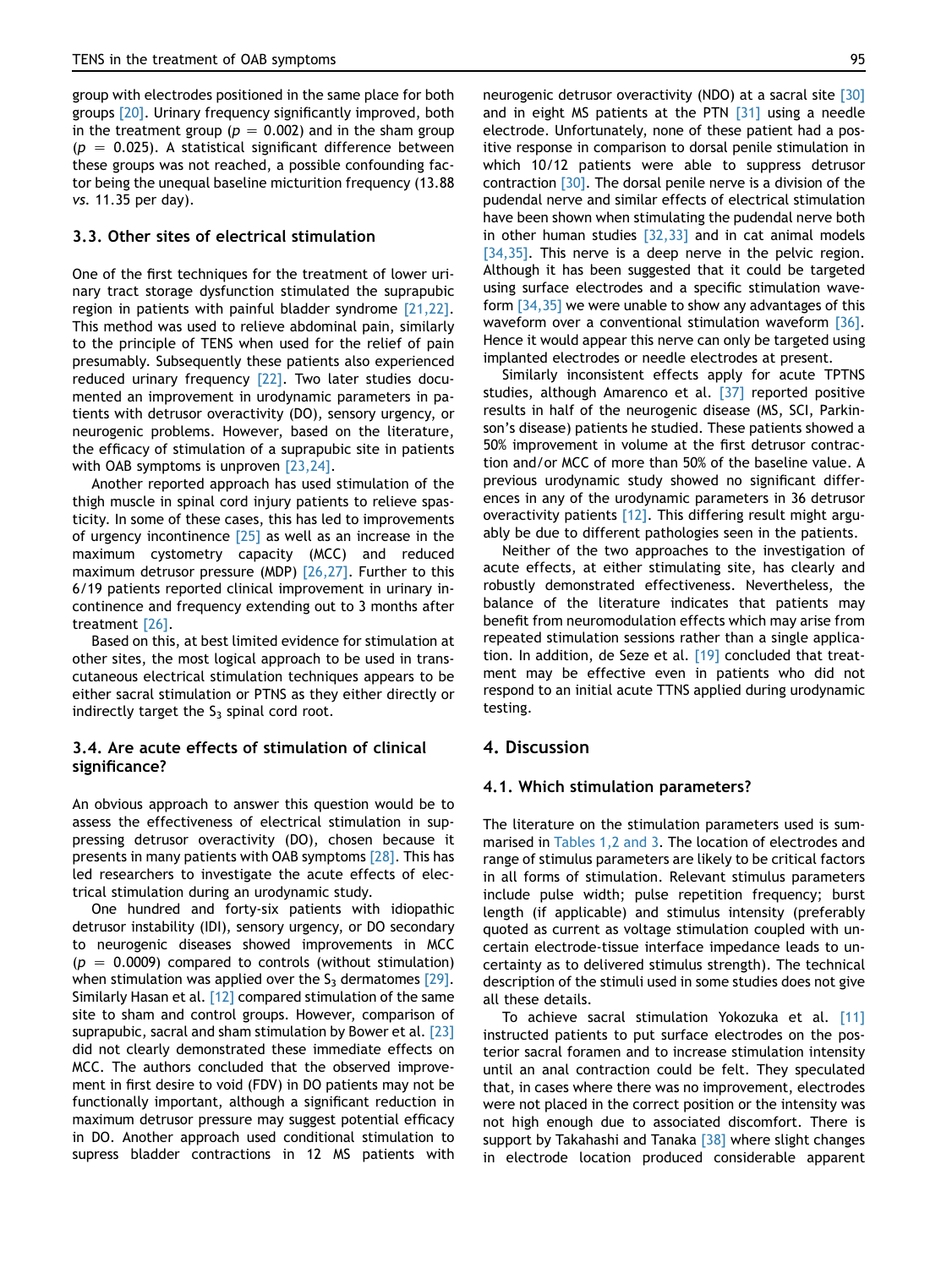| Reference                                   | Diagnosis/patients n Site<br>characteristics |                                         | Stimulus pulse parameters |                          |                              | Scheme of                                         | Clinical                                                                                                               | Urodynamic                                                                             |
|---------------------------------------------|----------------------------------------------|-----------------------------------------|---------------------------|--------------------------|------------------------------|---------------------------------------------------|------------------------------------------------------------------------------------------------------------------------|----------------------------------------------------------------------------------------|
|                                             |                                              |                                         | Frequency                 | Pulse duration Intensity |                              | treatment                                         | improvement (% of assessment<br>patients)                                                                              |                                                                                        |
| McGuire et al.,<br>1983 [16]                | MS, SCI, detrusor<br>instability, IC         | 22 PTN/common<br>peroneal nerve         |                           |                          |                              |                                                   | 80% became dry or $-$<br>improved after the<br>treatment                                                               |                                                                                        |
| Hasan et al., 1996 IDO<br>$[12]$            |                                              | 59 $S_2-S_3$<br>dermatomes,<br>perianal | 50 Hz                     | $200 \mu s$              | Tickling<br>sensation        | $2-4$ w, 2 groups                                 | 69% urge<br>incontinence, 73%<br>enuresis, 37%<br>urinary frequency<br>(all defined as 50%<br>benefit)                 | MCC. voided<br>volume, no. of<br>unstable<br>contractions<br>significantly<br>improved |
| Okada et al., 1998 DH, IDI<br>[26]          |                                              | 19 Thigh region                         | 30 Hz, pattern 200 µs     |                          | Max. below<br>pain           | 2 w, 1/d, 20 min                                  | 32% in urinary<br>incontinence and<br>frequency                                                                        | 11/19 patients<br>MCC increase of<br>more than 50%                                     |
| Walsh et al., 1999 Refractory IVD<br>$[13]$ |                                              | 32 $S_3$ dermatomes                     | 10 Hz                     | $200 \mu s$              |                              | 1 w, 1/d, 12 h a<br>day                           | 76% in frequency,<br>56% reduction in<br>nocturia, urgency<br>symptom score on<br>VAS not<br>significantly<br>improved |                                                                                        |
| Skeil et al., 2001<br>$[15]$                | Neurological                                 | 34 Sacral<br>dermatomes                 | 20 Hz                     | $200 \mu s$              | Comfortable<br>level         | 6 w, 2/day, 90 min                                | Significant<br>improvement in<br>incontinence<br>episodes and<br>frequency                                             | Not significantly<br>changed                                                           |
| Soomro et al.,<br>2001 [14]                 | IDI                                          | 43 $S_3$ dermatomes                     | 20 Hz                     | $200 \mu s$              | <b>Tickling</b><br>sensation | $6 w-up to 360 min$<br>daily crossover            | 56% improved by<br>more than 25% in<br>number of daily<br>voids                                                        | Not significantly<br>changed in the<br>stimulation study<br>arm                        |
| Svihra et al., 2002 OAB<br>$[17]$           |                                              | 28 PTN                                  | 1 Hz                      | $100 \mu s$              | 70% of motor<br>response     | 5 s, 1/w, 30 min,<br>3 groups, control            | 56% in<br>questionnaires<br>score, control<br>group no sign diff.                                                      | $\overline{\phantom{0}}$                                                               |
| Yokozuka et al.,<br>2004 [11]               | Neurogenic,<br>unstable bladder,<br>nocturia | 18 Sacral $S_2-S_4$<br>dermatomes       | 20 Hz 10 s on<br>5 s off  | $300 \mu s$              | contr.                       | Anal sphincter 4 w, 2/day, 15 min 55% improved in | UUI and frequency                                                                                                      | 44% increased MCC<br>and inhibited<br>contraction                                      |
| Bellette et al.,<br>2009 [20]               | Non neurogenic<br>OAB, women                 | 37 PTN                                  |                           |                          |                              | 8 s, 2/w, sham<br>group                           | Frequency and<br>urgency improved<br>significantly in<br>both groups                                                   |                                                                                        |

<span id="page-4-0"></span>Table 1 Literature reviewing the clinical and urodynamic effects of TENS during long-term application.

M. Slovak et al.

M. Slovak et al.

 $|8$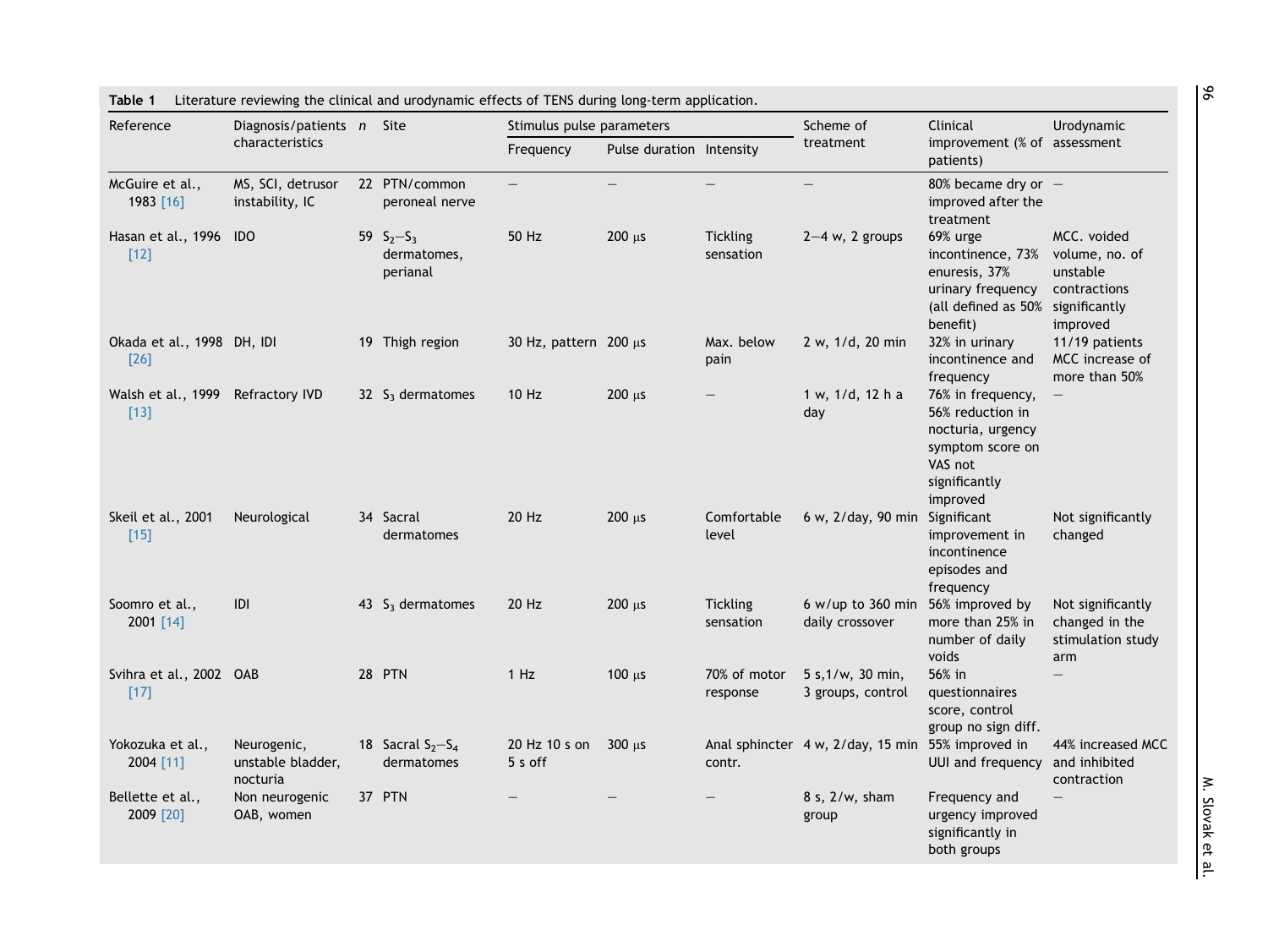| Schreiner et al.,<br>$2010$ [18] | UUI, elderly<br>women                    | <b>51 PTN</b> | $10$ Hz | $200 \mu s$         | Some motor<br>response  | 12 s, $1/w$ , $30 \text{ min}$ ,<br>control | UUI improved<br>significantly in 76%<br>vs. 26.9% patients<br>in the control<br>group                                         |                                                                                                 |
|----------------------------------|------------------------------------------|---------------|---------|---------------------|-------------------------|---------------------------------------------|-------------------------------------------------------------------------------------------------------------------------------|-------------------------------------------------------------------------------------------------|
| de Seze et al.,<br>$2011$ [19]   | <b>MS</b>                                | 70 PTN        | $10$ Hz | $200 \mu s$         | Below motor<br>response | 3 m, 1/day, 20 min                          | 83.3% improved in<br>urgency based on<br>warning time, the<br>urgency MHU<br>subscale and<br>frequency                        | Total no. of<br>detrusor<br>overactivity<br>patients (86%)<br>significantly<br>decreased to 73% |
| Booth et al., 2013<br>$[45]$     | Bladder/Bowel<br>dysfunction,<br>elderly | 30 PTN        | $10$ Hz | $200 \text{ }\mu s$ | Comfort level           | 12 s, $2/w$ , $30$ min,<br>sham group       | Frequency: 74% vs.<br>42% in the sham<br>Urgency: 74% vs.<br>31% in the sham<br>Incontinence: 47%<br>$vs. 15%$ in the<br>sham | $\overline{\phantom{m}}$                                                                        |

DH, detrusor hyperreflexia; IC, interstitial cystitis; IDI, idiopathic detrusor instability; IDO, idiopathic detrusor overactivity; IVD, irritative voiding dysfunction; MCC, maximum of cystometry capacity; MHU, Mesure du Handicap Urinaire; MS, multiple sclerosis; OAB, overactive bladder; PTN, posterior tibial nerve; SCI, spinal cord injury; SU, sensory urgency; UUI, urge urinary incontinence.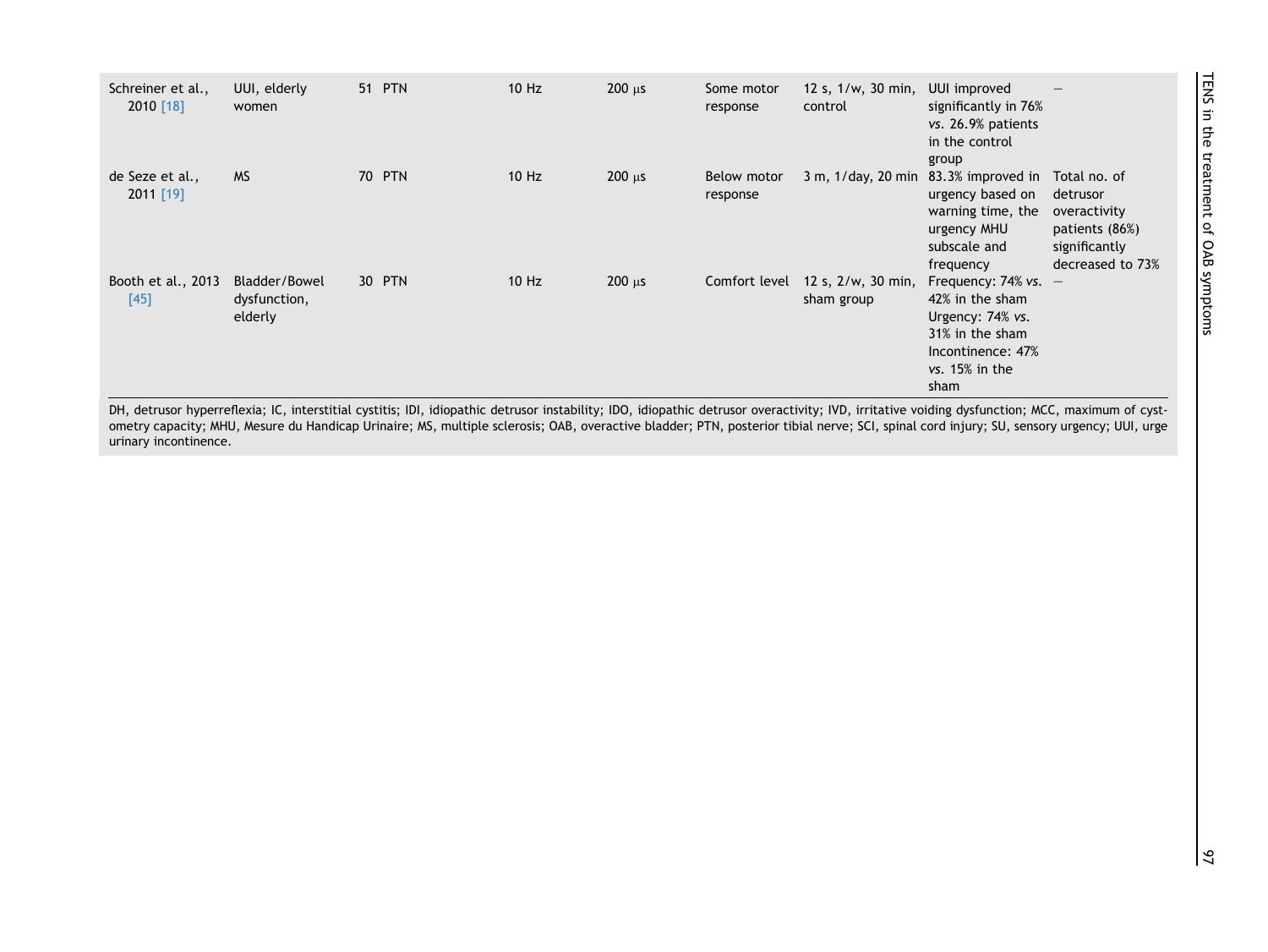| First author year Diagnosis n          |                                    |  | Site                                           | Stimulus pulse parameters |                                 |                              | Study details                                | Urodynamic                                                                                      |
|----------------------------------------|------------------------------------|--|------------------------------------------------|---------------------------|---------------------------------|------------------------------|----------------------------------------------|-------------------------------------------------------------------------------------------------|
|                                        |                                    |  |                                                |                           | Frequency Pulse width Intensity |                              |                                              | outcome                                                                                         |
| Hasan et al.,<br>1996 [12]             | IDI                                |  | <b>36 PTN</b><br>suprapubic                    | 50 Hz                     | $200 \mu s$                     | <b>Tickling</b><br>sensation | Part of the<br>large study                   | No significant<br>difference in any<br>of the parameters                                        |
|                                        |                                    |  | 59 $S_2-S_3$ T <sub>12</sub><br>(sham) control | 50 Hz                     | $200 \mu s$                     | <b>Tickling</b><br>sensation | 3 groups,<br>sham, control                   | MCC significantly<br>increased in $S_2-S_3$<br>stimulation in<br>compare to sham<br>and control |
| Bower et al.,<br>1998 [23]             | DI, SU                             |  | 79 Sacral<br>Suprapubic                        | 10 Hz<br>150 Hz           | $200 \mu s$<br>$200 \mu s$      | sensation                    | Max. tolerable 3 groups, sham increased Max. | DP and FDV<br>increased Max.                                                                    |
|                                        |                                    |  |                                                |                           |                                 |                              |                                              | DP and FDV                                                                                      |
|                                        |                                    |  | Sham                                           | No stimulation            |                                 |                              |                                              | increased MCC<br>in SU pts.                                                                     |
| Walsh et al.,<br>2001 [29]             | IDI, SU,<br><b>DH</b><br>(SCI, MS) |  | 146 Perianal<br>dermatomes                     | 10 Hz                     | $200 \mu s$                     |                              | Control group                                | FDV ( $p = 0.002$ )<br>and MCC<br>$(p = 0.0009)$<br>improved in<br>compare to<br>control        |
| Amarenco et al., MS, SCI,<br>2003 [37] | PD, IDI                            |  | 44 PTN                                         | 10 Hz                     | $200 \mu s$                     | Below motor<br>response      | Acute effect                                 | 48% (21/44)<br>increased volume<br>at FIDC, 34% (15/<br>44) increased MCC                       |
| Fjorback et al.,<br>2007 [30]          | <b>MS</b>                          |  | 12 Sacral                                      | 20 Hz                     | 500 µs                          | $50 - 60$ mA                 | Conditional<br>stimulation                   | $0/12$ were able to<br>supressed detrusor<br>contraction                                        |
|                                        |                                    |  | <b>DPN</b>                                     | 20 Hz                     | $500 \mu s$                     | $50 - 60$ mA                 |                                              | 10/12 were able to<br>supressed detrusor<br>contraction                                         |

DH, detrusor hyperreflexia; DI, detrusor instability; DPN, dorsal penile/clitoral nerve; FDV, first desire to void; FIDC, first involuntary detrusor contraction; IDI, idiopathic detrusor instability; MCC, maximum of cystometry capacity; MS, multiple sclerosis; PD, Parkinson's diseases; PTN, posterior tibial nerve; SCI, spinal cord injury; SU, sensory urgency.

changes in urethral pressure response [\[11\].](#page-8-0) The sacral stimulation studies reported to date usually have electrodes positioned at the sacral foramina or on the buttocks overlying the  $S_2$  and  $S_3$  dermatomes. The precise positioning of electrodes on sacral sites varies between studies, presumably because the location of the sacral dermatomes is uncertain [\[39,40\].](#page-8-0) The intensity of the stimulation current was usually set to a maximum dictated by pain threshold. In other studies, patients were instructed to set an intensity that produced a tickling sensation [\[12,14,15\].](#page-8-0) Nerve trunks

(roots) in these areas are located deep within foramina and it is unlikely that these were being directly stimulated at the stimulus intensity level being used. However, cutaneous nerves within the dermatomes are easy to stimulate and hence superficial sensory fibre stimulation, which may lead to both direct and indirect modulation of spinal cord reflexes mechanisms, may explain the reported effects. Furthermore, the intensity which produces anal sphincter contraction [\[11\]](#page-8-0) involves stimulation of motor nerves thus activating different mechanisms and indeed may cause

| Table 3          | Summary of reviewed studies according to their type and the site of stimulation. |                      |                       |  |  |  |  |
|------------------|----------------------------------------------------------------------------------|----------------------|-----------------------|--|--|--|--|
|                  | Non control                                                                      | Placebo control      | Other form of control |  |  |  |  |
| Sacral           | Yokozuka et al. [11]                                                             | Bower et al. [23]    | Fjorback et al. [30]  |  |  |  |  |
|                  | Skeil and Thorpe [15]                                                            | Hasan et al. [12]    | Walsh et al. [29]     |  |  |  |  |
|                  | Walsh et al. [13]                                                                |                      | Soomro et al. [14]    |  |  |  |  |
| <b>PTNS</b>      | Amarenco et al. [37]                                                             | Booth et al. [45]    | Schreiner et al. [18] |  |  |  |  |
|                  | De Seze et al. [19]                                                              | Bellette et al. [20] | Svihra et al. [17]    |  |  |  |  |
|                  | McGuire et al. [16]                                                              |                      | Hasan et al. [12]     |  |  |  |  |
| Suprapubic/other | Okada et al. [26]                                                                | Bower et al. [23]    | Hasan et al. [12]     |  |  |  |  |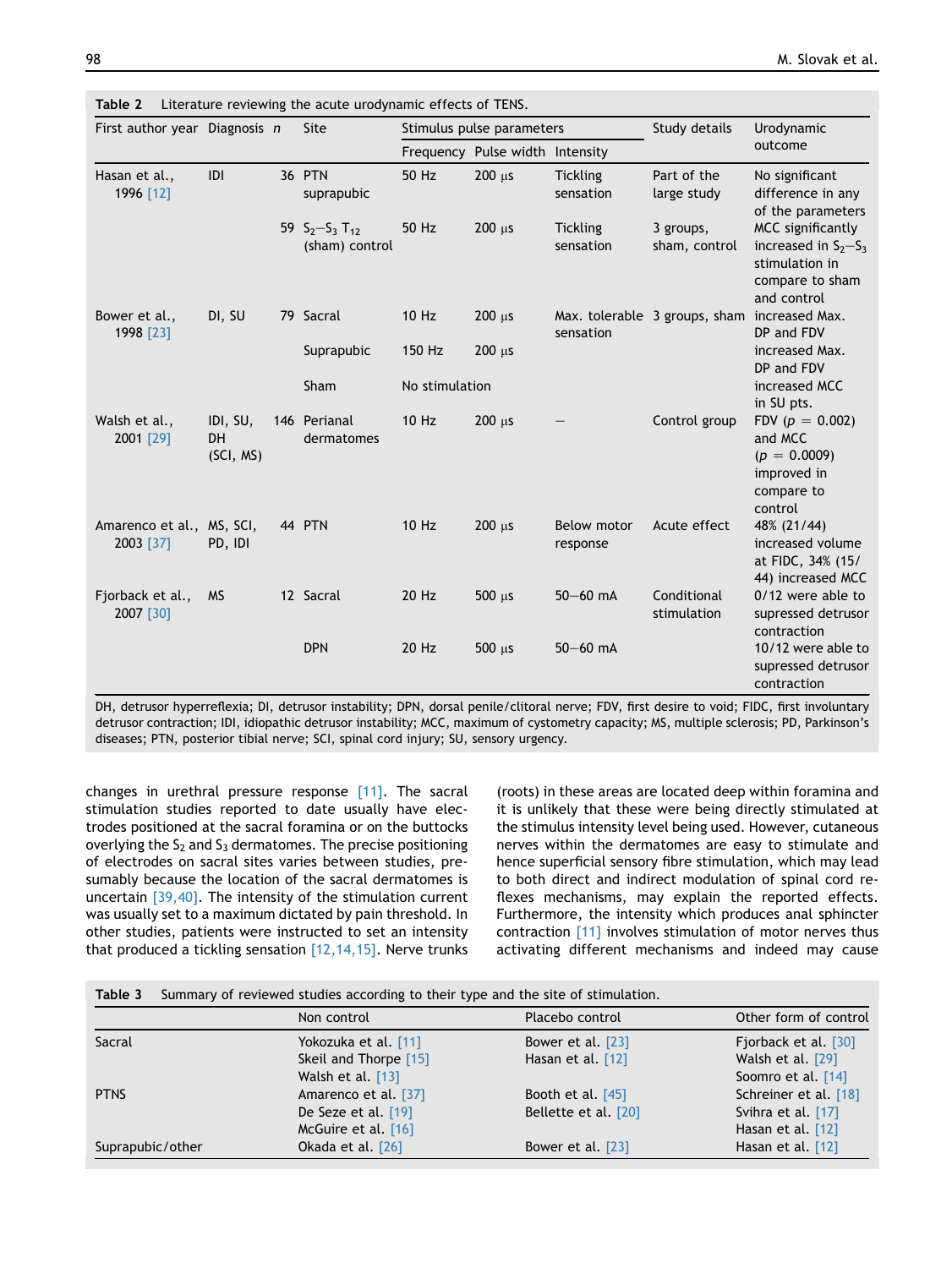<span id="page-7-0"></span>significant discomfort to the patients. The clarification of the exact site of stimulation and of the intensity required needs to be addressed in future work. Based on the evidence available we are not able to conclude what are the best stimulation parameters to be used for sacral stimula-tion. The original description of PTNS by McGuire et al. [\[16\]](#page-8-0) has not been repeated in terms of the location of electrodes. Most studies place electrodes near the medial malleolus, where the PTN is relatively superficial. It is uncertain as to which leg the electrodes need to be placed on for optimal response, and whether this matters; some authors placed electrode on the left leg  $[17,20,37]$ , while others on the right leg [\[18,19,31\].](#page-8-0) It may also be more effective to place the electrodes bilaterally although no studies have yet looked at this. In describing the setting of current intensity, some of the studies reported motor responses during stimulation [\[17,18\].](#page-8-0) In other studies, the stimulation intensity was set either just below the motor threshold [\[37\]](#page-8-0) or just above the perception threshold [\[19\]](#page-8-0).

The study reporting the most promising therapeutic re-sults is that of de Seze et al. [\[19\],](#page-8-0) which reported PTNS to be successful for OAB symptoms in MS patients. Stimulation intensity in this study was set just around the perception threshold and patients did not report motor responses as a consequence of the stimulation. Hence only sensory fibres or cutaneous nerves overlying the PTN are likely to have been stimulated, which suggests this may be sufficient for the treatment of OAB. If the treatment is selfadministered, it is likely that the patient would prefer lower stimulation levels, which may then lead to stimulation of only cutaneous nerves rather than the posterior tibial nerve itself.

#### 4.2. Sham stimulation methodology

Investigation of possible placebo effects is arguably essential in the study of new therapies and this is particularly the case with electrical stimulation techniques because of the sensations they cause. However, because of these sensations, the production of sham electrical stimulation can be difficult. An interesting methodology for sham was performed in a study of children with OAB where, in one arm of the study, stimulation was applied over the scapula, where no effects on lower urinary tract control would be expected to occur [\[41\]](#page-9-0). Similarly Hasan et al. [\[12\]](#page-8-0) applied TENS over the  $T_{12}$  dermatome which acted as a placebo.

Electrical stimulation below motor threshold levels causes tingling sensations due to stimulation of cutaneous sensory nerve structures. An alternative option for a sham methodology may be to gradually decrease the stimulation intensity to zero after a few seconds of usage and to indicate to the subject that stimuli sensation might fade with time. This is an approach widely used in techniques such as transcranial direct current stimulation [\[42\].](#page-9-0) Additionally, the subject may habituate to the stimuli such that they are genuinely not able to recognise whether the stimulation still persists or not. This habituation is likely to depend on the stimulation frequency used, the strength of the applied stimuli and on personal subjective responses.

Another approach in investigating placebo effects may be to apply electrodes over the same area of the skin but with no stimulation current using stimulators modified for this purpose [\[43\].](#page-9-0) However, this assumes that the patient must be naive to electrical stimulation and hence unaware that it causes sensation.

Leroi et al. [\[44\]](#page-9-0) performed a randomised shamcontrolled trial in which patients were not told that they might receive sham stimulation. Patients were then randomized into active and sham stimuli groups. This methodology was approved by their local ethics committee, although the editors of the journal in which they subsequently published strongly discourage further investigators to use this methodology as they thought it might represent a breach of the Declaration of Helsinki. We think, that this is a justifiable approach to overcome the technical problems of sham stimuli subject to it being approved by the appropriate ethics committee. However, the benefit to the patient of such an arrangement needs to be considered and the offering of active treatment after the study could address this issue.

# 5. Conclusion

The choice of stimulation parameters, the location of the applied stimulation, the outcome measures used and the underlying conditions and symptoms studied are very diverse in the literature to date. There is little long-term follow-up data published in the literature and hence the treatment regimen to produce on-going benefits is unclear.

The current consensus is that the most promising site of stimulation is the  $S_3$  area of the spinal cord over the sacral region or over the posterior tibial nerve, but it is not clear which approach to stimulus delivery is the most effective. Little is known about the underlying mechanisms of action and which exact structures need to be stimulated.

However there is tantalising evidence for efficacy of the transcutaneous stimulation approach, although further large placebo-controlled studies are required to provide a robust evidence base. Standardisation of future trial methodology is important to allow comparisons to be made between studies and stimulation protocols.

# Conflicts of interest

The authors declare no conflict of interest.

# Acknowledgements

This work was funded by the European Commission's Research and Innovation Framework programme (Marie Curie Actions Initial Training Network) for the TRUST project (Training Urology Scientists to Develop Treatments) Grant Number 238541. The study formed part of the project portfolio of the NIHR Devices for Dignity Healthcare Technology Cooperative. We would like to thank Emma Gugon for the sketch of TPTNS.

#### References

[1] [Abrams P, Cardozo L, Fall M, Griffiths D, Rosier P, Ulmsten U,](http://refhub.elsevier.com/S2214-3882(15)00037-5/sref1) [et al. The standardisation of terminology in lower urinary](http://refhub.elsevier.com/S2214-3882(15)00037-5/sref1)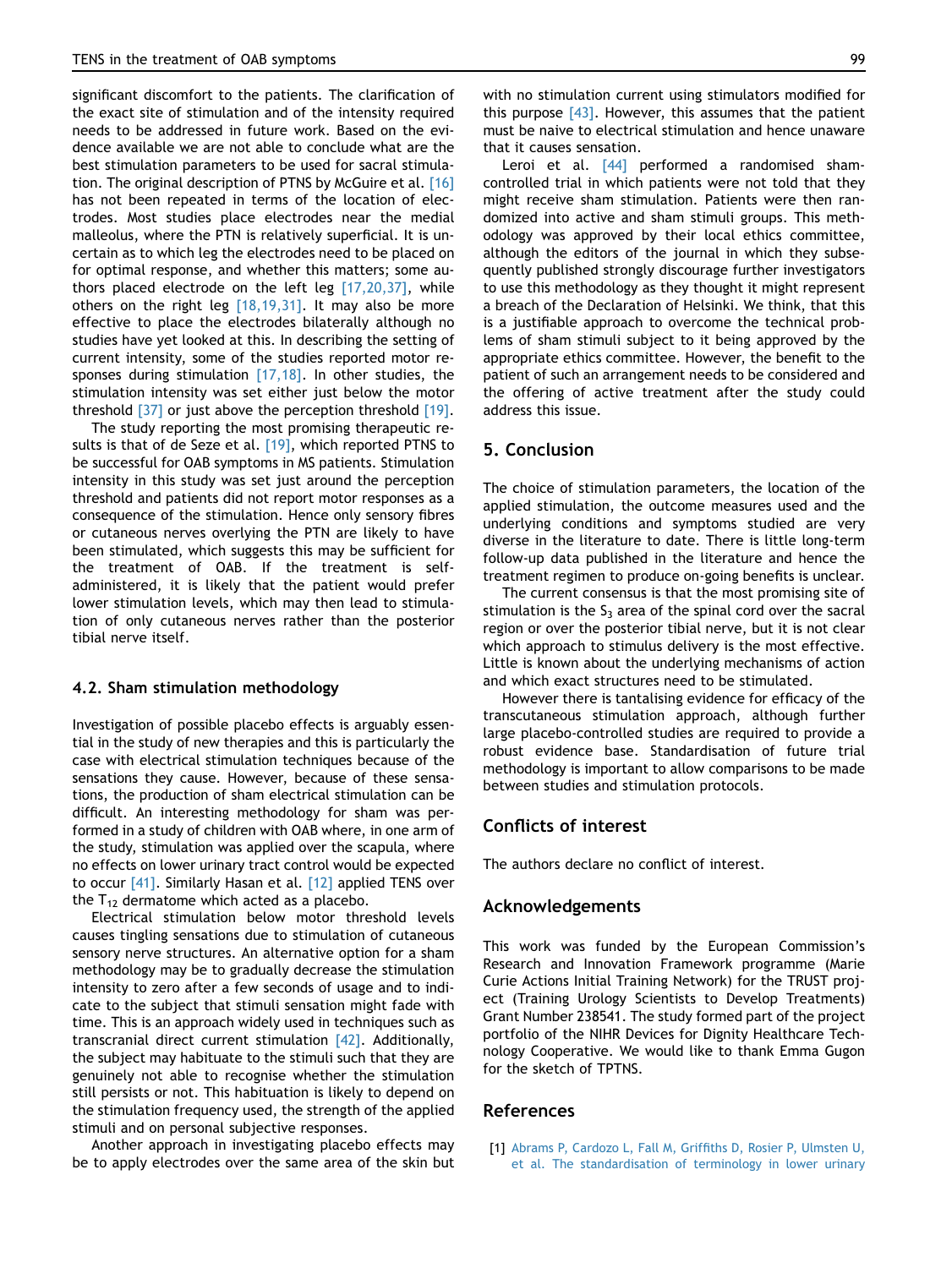<span id="page-8-0"></span>[tract function: report from the standardisation sub](http://refhub.elsevier.com/S2214-3882(15)00037-5/sref1)[committee of the International Continence Society. Urology](http://refhub.elsevier.com/S2214-3882(15)00037-5/sref1)  $2003:61:37-49.$  $2003:61:37-49.$ 

- [2] [Chapple CR, Artibani W, Cardozo LD, Castro-Diaz D, Craggs M,](http://refhub.elsevier.com/S2214-3882(15)00037-5/sref2) [Haab F, et al. The role of urinary urgency and its measurement](http://refhub.elsevier.com/S2214-3882(15)00037-5/sref2) [in the overactive bladder symptom syndrome: current con](http://refhub.elsevier.com/S2214-3882(15)00037-5/sref2)cepts and future prospects. BJU Int  $2005;95:335-40$ .
- [3] [Brindley GS. The first 500 patients with sacral anterior root](http://refhub.elsevier.com/S2214-3882(15)00037-5/sref3) [stimulator implants: general description. Paraplegia 1994;32:](http://refhub.elsevier.com/S2214-3882(15)00037-5/sref3) [795](http://refhub.elsevier.com/S2214-3882(15)00037-5/sref3)-[805](http://refhub.elsevier.com/S2214-3882(15)00037-5/sref3).
- [4] [Schmidt RA, Jonas U, Oleson KA, Janknegt RA, Hassouna MM,](http://refhub.elsevier.com/S2214-3882(15)00037-5/sref4) [Siegel SW, et al. Sacral nerve stimulation for treatment of](http://refhub.elsevier.com/S2214-3882(15)00037-5/sref4) [refractory urinary urge incontinence. Sacral Nerve Stimulation](http://refhub.elsevier.com/S2214-3882(15)00037-5/sref4) [Study Group. J Urol 1999;162:352](http://refhub.elsevier.com/S2214-3882(15)00037-5/sref4)-[7.](http://refhub.elsevier.com/S2214-3882(15)00037-5/sref4)
- [5] [Tanagho EA. Concepts of neuromodulation. Neurourol Urodyn](http://refhub.elsevier.com/S2214-3882(15)00037-5/sref5) [1993;12:487](http://refhub.elsevier.com/S2214-3882(15)00037-5/sref5)-[8.](http://refhub.elsevier.com/S2214-3882(15)00037-5/sref5)
- [6] [Stoller M. Afferent nerve stimulation for pelvic floor](http://refhub.elsevier.com/S2214-3882(15)00037-5/sref6) [dysfunction. Eur Urol 1999;35:132 \[abstract\].](http://refhub.elsevier.com/S2214-3882(15)00037-5/sref6)
- [7] [Peters KM, Carrico DJ, Perez-Marrero RA, Khan AU,](http://refhub.elsevier.com/S2214-3882(15)00037-5/sref7) [Wooldridge LS, Davis GL, et al. Randomized trial of percuta](http://refhub.elsevier.com/S2214-3882(15)00037-5/sref7)[neous tibial nerve stimulation versus sham efficacy in the](http://refhub.elsevier.com/S2214-3882(15)00037-5/sref7) [treatment of overactive bladder syndrome: results from the](http://refhub.elsevier.com/S2214-3882(15)00037-5/sref7) SUmiT trial. J Urol 2010:183:1438-[43.](http://refhub.elsevier.com/S2214-3882(15)00037-5/sref7)
- [8] [MacDiarmid SA, Peters KM, Shobeiri SA, Wooldridge LS,](http://refhub.elsevier.com/S2214-3882(15)00037-5/sref8) [Rovner ES, Leong FC, et al. Long-term durability of percuta](http://refhub.elsevier.com/S2214-3882(15)00037-5/sref8)[neous tibial nerve stimulation for the treatment of overactive](http://refhub.elsevier.com/S2214-3882(15)00037-5/sref8) bladder. J Urol 2010:183:234-[40](http://refhub.elsevier.com/S2214-3882(15)00037-5/sref8).
- [9] [Bristow SE, Hasan ST, Neal DE. TENS: a treatment option for](http://refhub.elsevier.com/S2214-3882(15)00037-5/sref9) [bladder dysfunction. Int Urogynecol J Pelvic Floor Dysfunct](http://refhub.elsevier.com/S2214-3882(15)00037-5/sref9) [1996;7:185](http://refhub.elsevier.com/S2214-3882(15)00037-5/sref9)-[90.](http://refhub.elsevier.com/S2214-3882(15)00037-5/sref9)
- [10] [Tellenbach M, Schneider M, Mordasini L, Thalmann GN,](http://refhub.elsevier.com/S2214-3882(15)00037-5/sref10) [Kessler TM. Transcutaneous electrical nerve stimulation: an](http://refhub.elsevier.com/S2214-3882(15)00037-5/sref10) [effective treatment for refractory non-neurogenic overactive](http://refhub.elsevier.com/S2214-3882(15)00037-5/sref10) [bladder syndrome? World J Urol 2013;31:1205](http://refhub.elsevier.com/S2214-3882(15)00037-5/sref10)-[10.](http://refhub.elsevier.com/S2214-3882(15)00037-5/sref10)
- [11] [Yokozuka M, Namima T, Nakagawa H, Ichie M, Handa Y. Effects](http://refhub.elsevier.com/S2214-3882(15)00037-5/sref11) [and indications of sacral surface therapeutic electrical stim](http://refhub.elsevier.com/S2214-3882(15)00037-5/sref11)[ulation in refractory urinary incontinence. Clin Rehabil 2004;](http://refhub.elsevier.com/S2214-3882(15)00037-5/sref11) [18:899](http://refhub.elsevier.com/S2214-3882(15)00037-5/sref11)-[907.](http://refhub.elsevier.com/S2214-3882(15)00037-5/sref11)
- [12] [Hasan ST, Robson WA, Pridie AK, Neal DE. Transcutaneous](http://refhub.elsevier.com/S2214-3882(15)00037-5/sref12) electrical nerve stimulation and temporary  $S_3$  [neuromodulation](http://refhub.elsevier.com/S2214-3882(15)00037-5/sref12) in idiopathic detrusor instability. J Urol  $1996:155:2005-11$ .
- [13] [Walsh IK, Johnston RS, Keane PF. Transcutaneous sacral neu](http://refhub.elsevier.com/S2214-3882(15)00037-5/sref13)[rostimulation for irritative voiding dysfunction. Eur Urol 1999;](http://refhub.elsevier.com/S2214-3882(15)00037-5/sref13)  $35:192-6.$  $35:192-6.$  $35:192-6.$
- [14] [Soomro NA, Khadra MH, Robson W, Neal DE. A crossover ran](http://refhub.elsevier.com/S2214-3882(15)00037-5/sref14)[domized trial of transcutaneous electrical nerve stimulation](http://refhub.elsevier.com/S2214-3882(15)00037-5/sref14) [and oxybutynin in patients with detrusor instability. J Urol](http://refhub.elsevier.com/S2214-3882(15)00037-5/sref14)  $2001:166:146-9.$  $2001:166:146-9.$  $2001:166:146-9.$
- [15] [Skeil D, Thorpe AC. Transcutaneous electrical nerve stimula](http://refhub.elsevier.com/S2214-3882(15)00037-5/sref15)[tion in the treatment of neurological patients with urinary](http://refhub.elsevier.com/S2214-3882(15)00037-5/sref15) [symptoms. BJU Int 2001;88:899](http://refhub.elsevier.com/S2214-3882(15)00037-5/sref15)-[908.](http://refhub.elsevier.com/S2214-3882(15)00037-5/sref15)
- [16] [McGuire EJ, Zhang SC, Horwinski ER, Lytton B. Treatment of](http://refhub.elsevier.com/S2214-3882(15)00037-5/sref16) [motor and sensory detrusor instability by electrical stimula](http://refhub.elsevier.com/S2214-3882(15)00037-5/sref16)[tion. J Urol 1983;129:78](http://refhub.elsevier.com/S2214-3882(15)00037-5/sref16)-[9.](http://refhub.elsevier.com/S2214-3882(15)00037-5/sref16)
- [17] [Svihra J, Kurca E, Luptak J, Kliment J. Neuromodulative](http://refhub.elsevier.com/S2214-3882(15)00037-5/sref17) [treatment of overactive bladder](http://refhub.elsevier.com/S2214-3882(15)00037-5/sref17)-[noninvasive tibial nerve](http://refhub.elsevier.com/S2214-3882(15)00037-5/sref17) [stimulation. Bratisl Lek Listy 2002;103:480](http://refhub.elsevier.com/S2214-3882(15)00037-5/sref17)-[3.](http://refhub.elsevier.com/S2214-3882(15)00037-5/sref17)
- [18] [Schreiner L, dos Santos TG, Knorst MR, da Silva Filho IG.](http://refhub.elsevier.com/S2214-3882(15)00037-5/sref18) [Randomized trial of transcutaneous tibial nerve stimulation to](http://refhub.elsevier.com/S2214-3882(15)00037-5/sref18) [treat urge urinary incontinence in older women. Int Urogy](http://refhub.elsevier.com/S2214-3882(15)00037-5/sref18)[necol J Pelvic Floor Dysfunct 2010;21:1065](http://refhub.elsevier.com/S2214-3882(15)00037-5/sref18)-[70.](http://refhub.elsevier.com/S2214-3882(15)00037-5/sref18)
- [19] [de Seze M, Raibaut P, Gallien P, Even-Schneider A, Denys P,](http://refhub.elsevier.com/S2214-3882(15)00037-5/sref19) [Bonniaud V, et al. Transcutaneous posterior tibial nerve](http://refhub.elsevier.com/S2214-3882(15)00037-5/sref19) [stimulation for treatment of the overactive bladder syndrome](http://refhub.elsevier.com/S2214-3882(15)00037-5/sref19) [in multiple sclerosis: results of a multicenter prospective](http://refhub.elsevier.com/S2214-3882(15)00037-5/sref19) [study. Neurourol Urodyn 2011;30:306](http://refhub.elsevier.com/S2214-3882(15)00037-5/sref19)-[11](http://refhub.elsevier.com/S2214-3882(15)00037-5/sref19).
- [20] [Bellette PO, Rodrigues-Palma PC, Hermann V, Riccetto C,](http://refhub.elsevier.com/S2214-3882(15)00037-5/sref20) [Bigozzi M, Olivares JM. Posterior tibial nerve stimulation in the](http://refhub.elsevier.com/S2214-3882(15)00037-5/sref20)

[management of overactive bladder: a prospective and](http://refhub.elsevier.com/S2214-3882(15)00037-5/sref20) controlled study. Actas Urol Esp  $2009;33:58-63$ .

- [21] [Fall M, Carlsson CA, Erlandson BE. Electrical stimulation in](http://refhub.elsevier.com/S2214-3882(15)00037-5/sref21) interstitial cystitis. J Urol  $1980;123:192-5$  $1980;123:192-5$ .
- [22] [Fall M. Transcutaneous electrical nerve stimulation in inter](http://refhub.elsevier.com/S2214-3882(15)00037-5/sref22)[stitial cystitis. Update on clinical experience. Urology 1987;](http://refhub.elsevier.com/S2214-3882(15)00037-5/sref22) [2](http://refhub.elsevier.com/S2214-3882(15)00037-5/sref22)9(4 Suppl.): 40-2.
- [23] [Bower WF, Moore KH, Adams RD, Shepherd R. A urodynamic](http://refhub.elsevier.com/S2214-3882(15)00037-5/sref23) [study of surface neuromodulation versus sham in detrusor](http://refhub.elsevier.com/S2214-3882(15)00037-5/sref23) [instability and sensory urgency. J Urol 1998;160\(6 Pt 1\):](http://refhub.elsevier.com/S2214-3882(15)00037-5/sref23)  $2133 - 6.$  $2133 - 6.$  $2133 - 6.$
- [24] [Radziszewski K, Zielinski H, Radziszewski P, Swiecicki R.](http://refhub.elsevier.com/S2214-3882(15)00037-5/sref24) [Transcutaneous electrical stimulation of urinary bladder in](http://refhub.elsevier.com/S2214-3882(15)00037-5/sref24) [patients with spinal cord injuries. Int Urol Nephrol 2009;41:](http://refhub.elsevier.com/S2214-3882(15)00037-5/sref24)  $497 - 503.$  $497 - 503.$  $497 - 503.$
- [25] [Shindo NJR. Reciprocal patterned electrical stimulation of the](http://refhub.elsevier.com/S2214-3882(15)00037-5/sref25) [lower limbs in severe spasticity. Physiotherapy 1987;73:](http://refhub.elsevier.com/S2214-3882(15)00037-5/sref25)  $580 - 2$  $580 - 2$  $580 - 2$
- [26] [Okada N, Igawa Y, Ogawa A, Nishizawa O. Transcutaneous](http://refhub.elsevier.com/S2214-3882(15)00037-5/sref26) [electrical stimulation of thigh muscles in the treatment of](http://refhub.elsevier.com/S2214-3882(15)00037-5/sref26) [detrusor overactivity. Br J Urol 1998;81:560](http://refhub.elsevier.com/S2214-3882(15)00037-5/sref26)-[4.](http://refhub.elsevier.com/S2214-3882(15)00037-5/sref26)
- [27] [Wheeler Jr JS, Robinson CJ, Culkin DJ, Bolan JM. The effect of](http://refhub.elsevier.com/S2214-3882(15)00037-5/sref27) [thigh muscle reconditioning by electrical stimulation on uro](http://refhub.elsevier.com/S2214-3882(15)00037-5/sref27)[dynamic activity in SCI patients. J Am Paraplegia Soc 1986;](http://refhub.elsevier.com/S2214-3882(15)00037-5/sref27)  $9(1-2):16-23.$  $9(1-2):16-23.$  $9(1-2):16-23.$  $9(1-2):16-23.$  $9(1-2):16-23.$  $9(1-2):16-23.$
- [28] [Wyndaele JJ, Van Meel TD, De Wachter S. Detrusor over](http://refhub.elsevier.com/S2214-3882(15)00037-5/sref28)[activity. Does it represent a difference if patients feel the](http://refhub.elsevier.com/S2214-3882(15)00037-5/sref28) [involuntary contractions? J Urol 2004;172\(5 Pt 1\):1915](http://refhub.elsevier.com/S2214-3882(15)00037-5/sref28)-[8](http://refhub.elsevier.com/S2214-3882(15)00037-5/sref28).
- [29] [Walsh IK, Thompson T, Loughridge WG, Johnston SR, Keane PF,](http://refhub.elsevier.com/S2214-3882(15)00037-5/sref29) [Stone AR. Non-invasive antidromic neurostimulation: a simple](http://refhub.elsevier.com/S2214-3882(15)00037-5/sref29) [effective method for improving bladder storage. Neurourol](http://refhub.elsevier.com/S2214-3882(15)00037-5/sref29) Urodyn 2001:20:73-[84](http://refhub.elsevier.com/S2214-3882(15)00037-5/sref29).
- [30] [Fjorback MV, Van Rey FS, Rijkhoff NJ, Nohr M, Petersen T,](http://refhub.elsevier.com/S2214-3882(15)00037-5/sref30) [Heesakkers JP. Electrical stimulation of sacral dermatomes in](http://refhub.elsevier.com/S2214-3882(15)00037-5/sref30) [multiple sclerosis patients with neurogenic detrusor over](http://refhub.elsevier.com/S2214-3882(15)00037-5/sref30)[activity. Neurourol Urodyn 2007;26:525](http://refhub.elsevier.com/S2214-3882(15)00037-5/sref30)-[30](http://refhub.elsevier.com/S2214-3882(15)00037-5/sref30).
- [31] [Fjorback MV, van Rey FS, van der Pal F, Rijkhoff NJ,](http://refhub.elsevier.com/S2214-3882(15)00037-5/sref31) [Petersen T, Heesakkers JP. Acute urodynamic effects of pos](http://refhub.elsevier.com/S2214-3882(15)00037-5/sref31)[terior tibial nerve stimulation on neurogenic detrusor over](http://refhub.elsevier.com/S2214-3882(15)00037-5/sref31)activity in patients with MS. Eur Urol  $2007;51:464-72$  $2007;51:464-72$ .
- [32] [Spinelli M, Malaguti S, Giardiello G, Lazzeri M, Tarantola J,](http://refhub.elsevier.com/S2214-3882(15)00037-5/sref32) [Van Den Hombergh U. A new minimally invasive procedure for](http://refhub.elsevier.com/S2214-3882(15)00037-5/sref32) [pudendal nerve stimulation to treat neurogenic bladder:](http://refhub.elsevier.com/S2214-3882(15)00037-5/sref32) [description of the method and preliminary data. Neurourol](http://refhub.elsevier.com/S2214-3882(15)00037-5/sref32) Urodyn 2005:24:305-[9](http://refhub.elsevier.com/S2214-3882(15)00037-5/sref32).
- [33] [Vodusek DB, Light JK, Libby JM. Detrusor inhibition induced by](http://refhub.elsevier.com/S2214-3882(15)00037-5/sref33) [stimulation of pudendal nerve afferents. Neurourol Urodyn](http://refhub.elsevier.com/S2214-3882(15)00037-5/sref33)  $1986:5:381-9.$  $1986:5:381-9.$
- [34] [Tai C, Shen B, Wang J, Liu H, Subbaroyan J, Roppolo JR, et al.](http://refhub.elsevier.com/S2214-3882(15)00037-5/sref34) [Inhibition of bladder overactivity by stimulation of feline pu](http://refhub.elsevier.com/S2214-3882(15)00037-5/sref34)[dendal nerve using transdermal amplitude-modulated signal](http://refhub.elsevier.com/S2214-3882(15)00037-5/sref34) [\(TAMS\). BJU Int 2012;109:782](http://refhub.elsevier.com/S2214-3882(15)00037-5/sref34)-[7.](http://refhub.elsevier.com/S2214-3882(15)00037-5/sref34)
- [35] [Tai C, Shen B, Wang J, Subbaroyan J, Roppolo JR, de](http://refhub.elsevier.com/S2214-3882(15)00037-5/sref35) [Groat WC. Bladder inhibition by intermittent pudendal nerve](http://refhub.elsevier.com/S2214-3882(15)00037-5/sref35) [stimulation in cat using transdermal amplitude-modulated](http://refhub.elsevier.com/S2214-3882(15)00037-5/sref35) [signal \(TAMS\). Neurourol Urodyn 2012;37:1181](http://refhub.elsevier.com/S2214-3882(15)00037-5/sref35)-[4.](http://refhub.elsevier.com/S2214-3882(15)00037-5/sref35)
- [36] [Slovak M, Barker AT, Chapple CR. The assessment of a novel](http://refhub.elsevier.com/S2214-3882(15)00037-5/sref36) [electrical stimulation waveform recently introduced for the](http://refhub.elsevier.com/S2214-3882(15)00037-5/sref36) [treatment of overactive bladder. Physiol Meas 2013;34:479](http://refhub.elsevier.com/S2214-3882(15)00037-5/sref36)-[86](http://refhub.elsevier.com/S2214-3882(15)00037-5/sref36).
- [37] [Amarenco G, Ismael SS, Even-Schneider A, Raibaut P,](http://refhub.elsevier.com/S2214-3882(15)00037-5/sref37) [Demaille-Wlodyka S, Parratte B, et al. Urodynamic effect of](http://refhub.elsevier.com/S2214-3882(15)00037-5/sref37) [acute transcutaneous posterior tibial nerve stimulation in](http://refhub.elsevier.com/S2214-3882(15)00037-5/sref37) [overactive bladder. J Urol 2003;169:2210](http://refhub.elsevier.com/S2214-3882(15)00037-5/sref37)-[5.](http://refhub.elsevier.com/S2214-3882(15)00037-5/sref37)
- [38] [Takahashi KNT, Tanaka S. Effect of sacral surface therapeutic](http://refhub.elsevier.com/S2214-3882(15)00037-5/sref38) [electrical stimulation on the lower urinary tract in urinary](http://refhub.elsevier.com/S2214-3882(15)00037-5/sref38) [disturbance. Sogo Rehabiriteshon 2001;29:851](http://refhub.elsevier.com/S2214-3882(15)00037-5/sref38)-[8.](http://refhub.elsevier.com/S2214-3882(15)00037-5/sref38)
- [39] [Lee MW, McPhee RW, Stringer MD. An evidence-based](http://refhub.elsevier.com/S2214-3882(15)00037-5/sref39) [approach to human dermatomes. Clin Anat 2008;21:363](http://refhub.elsevier.com/S2214-3882(15)00037-5/sref39)-[73](http://refhub.elsevier.com/S2214-3882(15)00037-5/sref39).